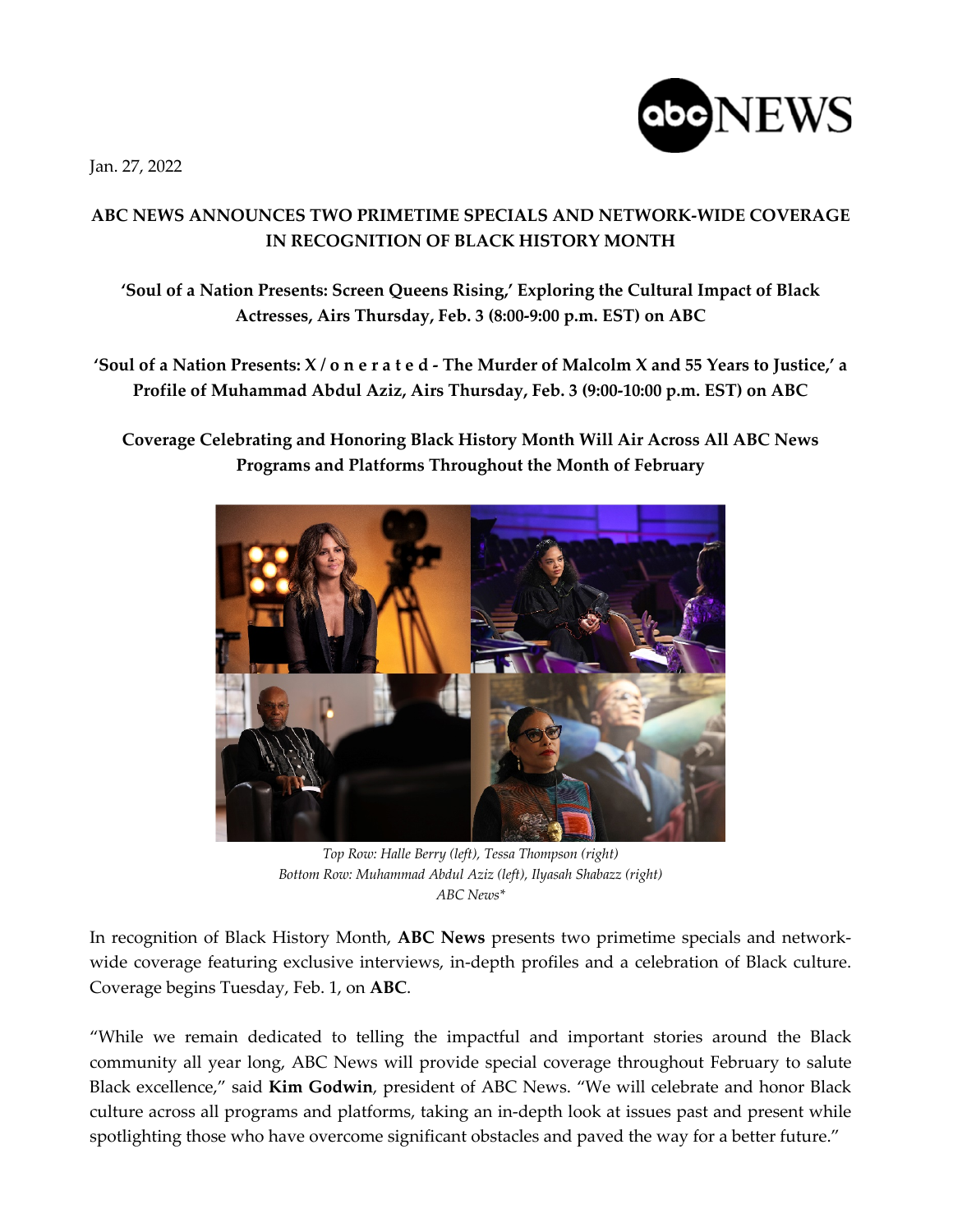ABC News' groundbreaking "**Soul of a Nation**" returns with the special **"Screen Queens Rising,"** exploring how Black actresses, a historically overlooked and under-valued group in Hollywood, have in recent years begun to ascend to the top echelons of entertainment and American culture. The special examines how Black actresses of Hollywood have become power brokers and the iconic moments and roles have paved the way for them today. The special, hosted by "ABC News Live Prime" anchor **Linsey Davis** and ABC News senior national affairs correspondent **Deborah Roberts**, includes Roberts' interview with actress **Tessa Thompson** and ABC News' "GMA3: What You Need to Know" co-anchor **T.J. Holmes'** interview with actress and director **Halle Berry**. The hour also features interviews with actresses **Debbie Allen**, **Jackée Harry**, **Marla Gibbs** and **Regina Hall**, and entertainment reporters who look back at the first milestones for Black women in Hollywood, discussing the triumphs, the obstacles and those who blazed the trail. The special includes the return of the fan-favorite "In the Kitchen" discussion moderated by "The View" co-host **Sunny Hostin**. "Soul of a Nation Presents: Screen Queens Rising" airs **Thursday, Feb. 3** (8:00-9:00 p.m. EST), on **ABC**.

ABC News' "**Soul of a Nation Presents: X / o n e r a t e d – The Murder of Malcolm X and 55 Years to Justice"** profiles **Muhammad Abdul Aziz,** a man who was wrongfully convicted of Malcolm X's assassination. Featuring the first TV interview with Aziz since his exoneration, conducted by ABC News "Nightline" co-anchor **Byron Pitts,** the special retraces Malcolm X's shocking 1965 assassination, Aziz's decades behind bars and on parole, and the devastating impact on Aziz's family. "X / o n e r a t e d" features interviews with family and advocates of Aziz, including his wife **Paula McLellan**, son **Craig Butler,** daughter **Edris B. Green** and independent historian **Abdur-Rahman Muhammad**, as well as **A. Peter Bailey**, a friend and associate of Malcolm X who was at the Audubon Ballroom on the day of the assassination. The special also includes interviews with those who conducted the joint reinvestigation that ultimately led to Aziz's exoneration in November 2021, including Aziz's civil rights attorneys **David Shanies** and **Deborah Francois**, Innocence Project attorney **Vanessa Potkin** and former Manhattan District Attorney **Cyrus Vance Jr**., who was interviewed by ABC News chief justice correspondent **Pierre Thomas.** The special will have interviews with **Shahid Johnson**, **Ameen Johnson** and **Khalil Ibn Islam**, the children of the late Khalil Islam, who was also wrongfully convicted for the assassination of Malcolm X and posthumously exonerated, as well as Malcolm X's daughter **Ilyasah Shabazz**. Journalists, filmmakers and activists reflect on the enduring legacy of Malcolm X and raise larger questions about how and why both the assassination and the wrongful convictions happened and why it took so long to resolve. **"**X / o n e r a t e d" airs **Thursday, Feb. 3 (9:00-10:00 p.m. EST), on ABC**.

"True to the essence of 'Soul of a Nation,' these two specials embody the ongoing pursuit of visibility, justice and authentic representation of Black life in America," said **Marie Nelson**, senior vice president, integrated content strategy, ABC News. "On stage and screen, Black actresses have created conversations about the Black lived experience and have risen, knocking down barriers and portraying that truth for the world to see. And in the case of Malcolm X's assassination, an epic civil rights true crime, the story of the exonerated Muhammad Abdul Aziz and Khalil Islam sheds light on the lives of two men and their families who've been fighting to be seen in a system that has often rendered them invisible and expendable."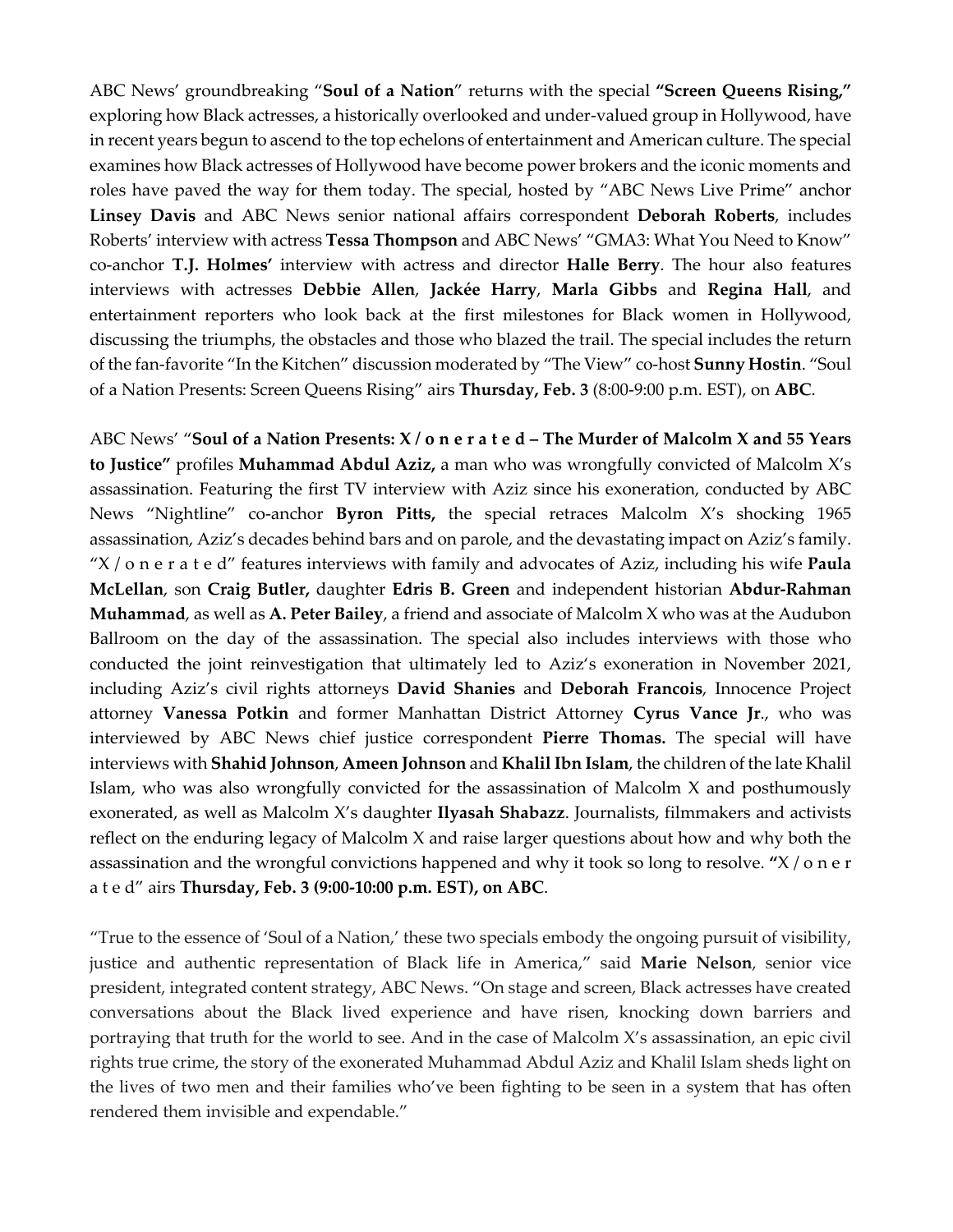As ABC News celebrates and honors Black History Month, coverage will air across programs and platforms, including:

- **"Good Morning America"** will honor Black history with daily features and stories throughout the month. "GMA" will present a two-part series around Black financial literacy on generational wealth and estate planning; "Buzz Picks" from Black-owned bookstores; "The Great Adventure," spotlighting Black groups aiming to fix inclusivity in outdoor and recreational activities, with National Geographic explorer **Tara Roberts**, Black Girls Surf and an all-Black group of climbers as they train for their expedition to Mount Everest; and "Disney Wishes Come True" celebrating a Harlem jazz teacher and his students. "GMA" will also air segments on civil rights activist **Annie Abrams**, celebrating Black joy, the evolution of Black TV, the power of the Black vote, Black heart health and the  $10<sup>th</sup>$  anniversary of Trayvon Martin's death.
- **"World News Tonight with David Muir"** will dedicate the month of February to Black History Month, featuring figures, heroes, veterans, healthcare workers, teachers, politicians and others; the program will also celebrate many from across the country who provide inspiration and hope in their communities within its "America Strong" segments.
- **"Nightline"** will have an intimate look at the first police academy at a Historically Black College and University  $-$  featuring the first nine recruits ever  $-$  additional content from the "Soul of a Nation" specials, including the interview with Cyrus Vance, Jr., as well as a behindthe-scenes look at the Disney+ series, "The Proud Family: Louder and Prouder."
- **"This Week with George Stephanopoulos"** will focus on voters of color and examine the impact of sweeping changes to voting rights legislation across the country. Co-anchor **Martha Raddatz** will travel to Georgia to highlight how the Black community is responding to some of those changes ahead of the 2022 midterm elections.
- **"GMA3: What You Need to Know"** will have an exclusive interview with General Charles Q. Brown Jr., the chief of staff of the Air Force and the first Black military service chief. Additional guests include Ken Welch, the first Black mayor of St. Petersburg, Florida; Michelle Duster, the great-granddaughter of civil rights activist Ida B. Wells; actor Taye Diggs; and "Fresh Prince of Bel-Air" actress and author Karyn Parsons. Chef Alexander Small, the creator of the first African Food Hall in Dubai, will join in-studio to share an African cuisine dish.
- **"The View"** kicks off Black History Month on Feb. 1 with a month-long celebration honoring unknown African American pioneers and trailblazers. The show's "Black History Month FYI" series, airing three days each week in February, will spotlight these hidden figures who have made a significant impact on American life in politics, the arts, science and business.
- "**Tamron Hall"** will continue to highlight groundbreaking and inspiring people in pop culture and beyond. Tamron will sit down for a daytime exclusive hour with R&B royalty, New Edition, getting a behind-the-scenes look at their upcoming historic tour and have revealing conversations with the band that paved the way for so many others while making history in the process.
- **"ABC News Live"** will present a 30-minute special, "The Spark: How Trayvon Changed America," with **Deborah Roberts** airing on Feb. 25, one day before the 10<sup>th</sup> anniversary of Trayvon Martin's death. The special will include an interview with Martin's mother, Sybrina Fulton. ABC News Live will also reprise its popular "Conversations with Black Men" and "Conversations with Black Women."